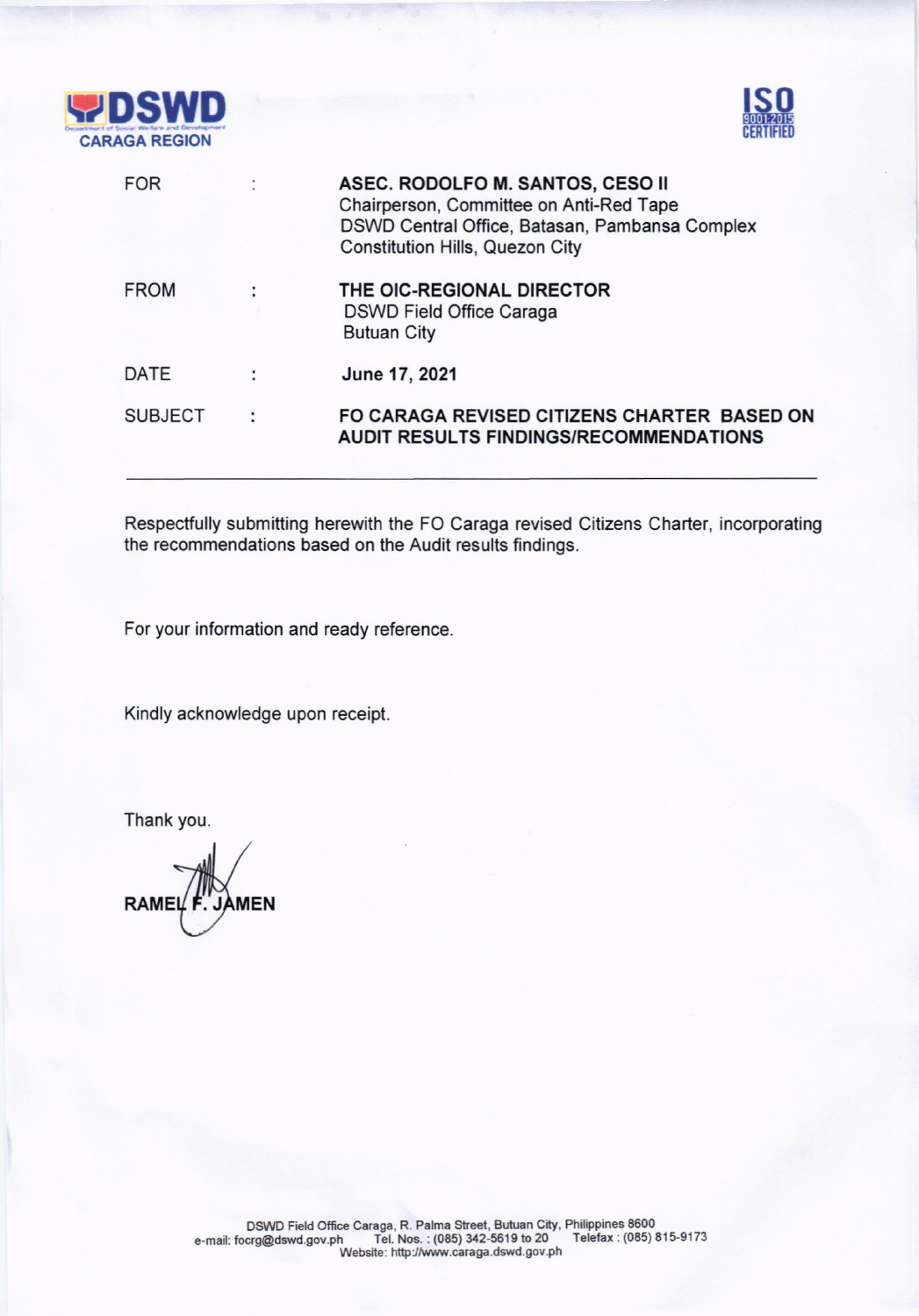



# DEPARTMENT OF SOCIAL WELFARE AND DEVELOPMENT FIELD OFFICE CARAGA

## **CITIZEN'S CHARTER**

2021 (4<sup>th</sup> Edition)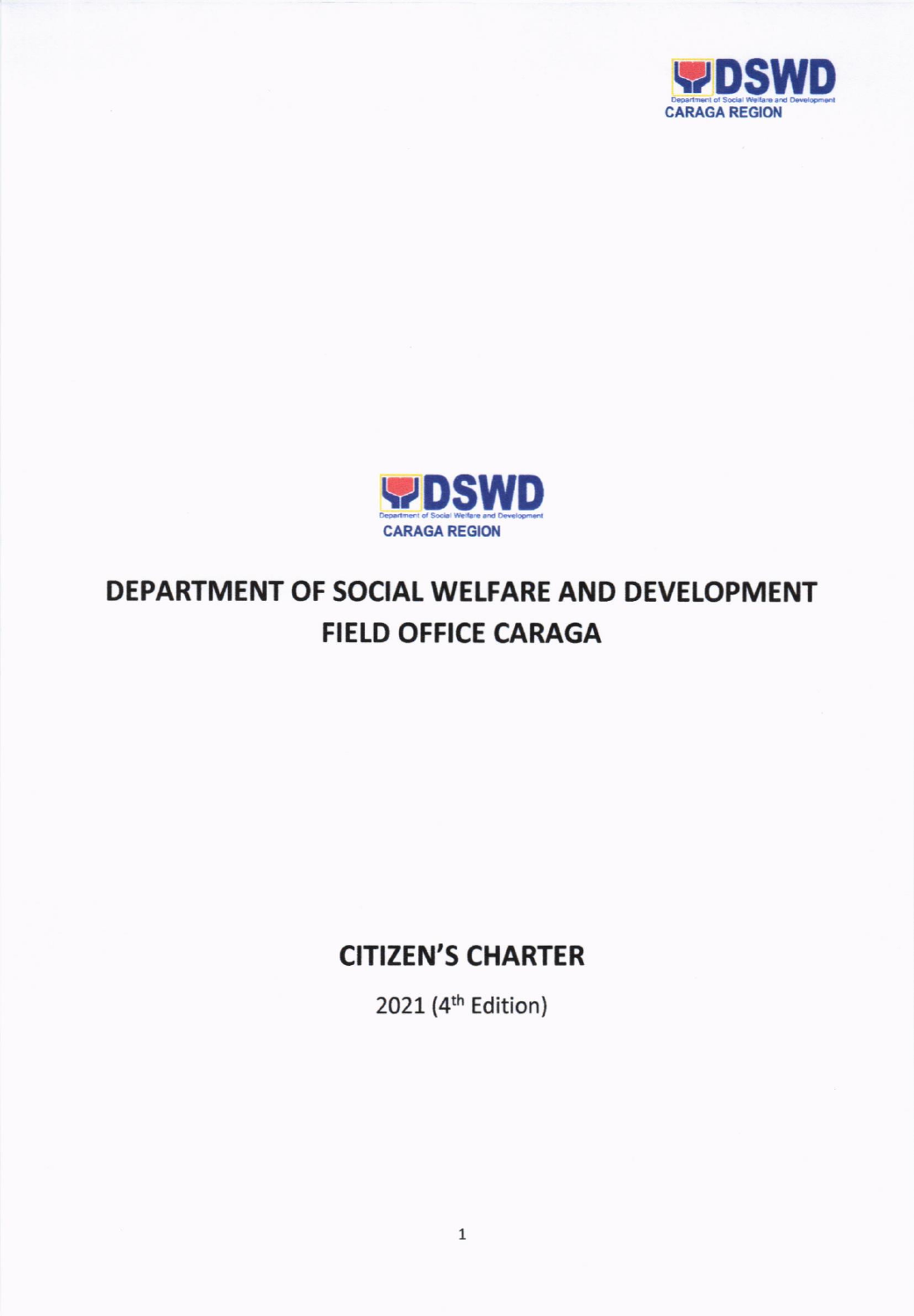



# DEPARTMENT OF SOCIAL WELFARE AND DEVELOPMENT **FIELD OFFICE CARAGA**

## **CITIZEN'S CHARTER**

2021 (4<sup>th</sup> Edition)